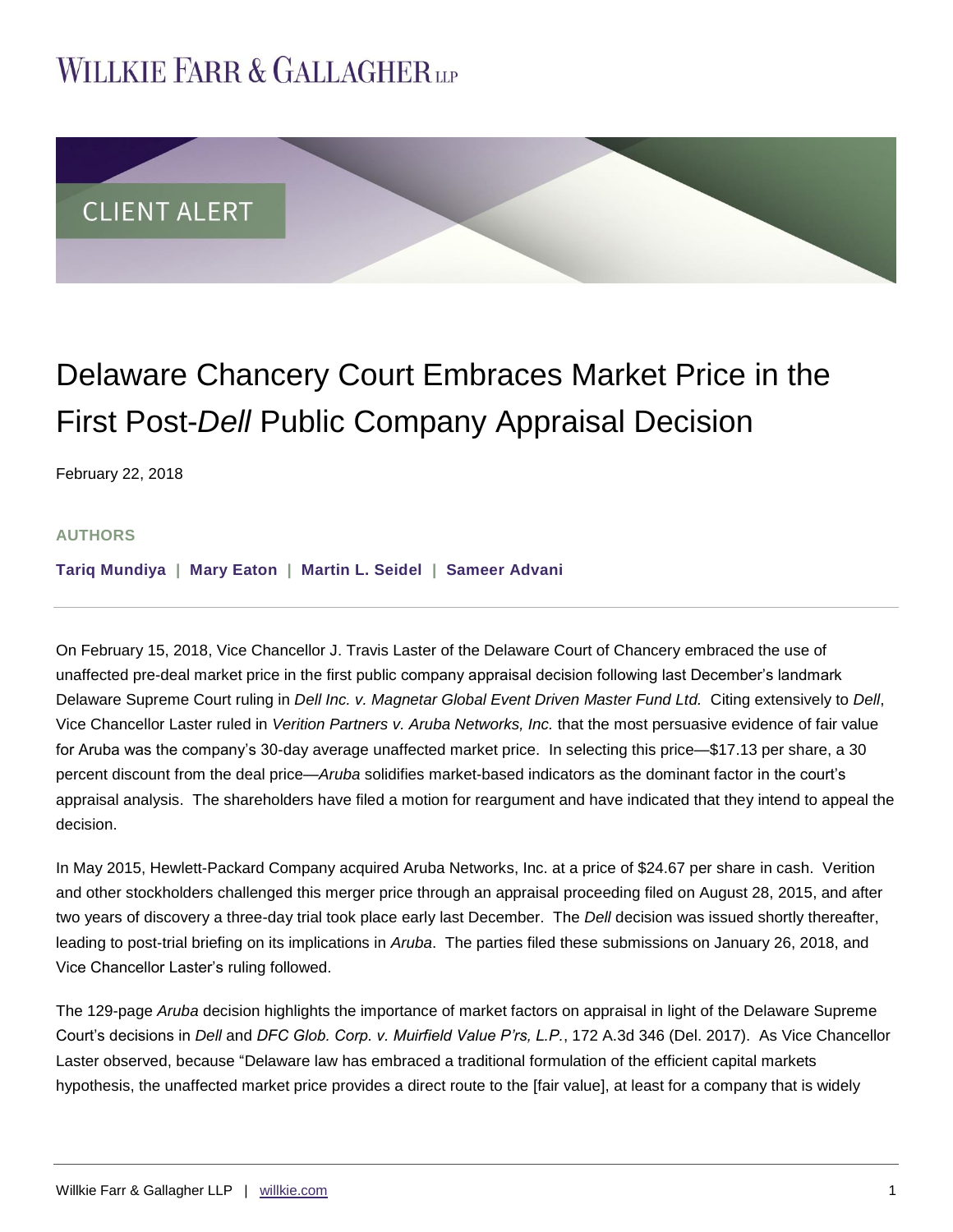## **Delaware Chancery Court Embraces Market Price in the First Post-***Dell* **Public Company Appraisal Decision**

traded and lacks a controlling stockholder." According to the *Aruba* court, the unaffected market price will accurately reflect fair value absent exploitation of the stockholders.

Vice Chancellor Laster deemed the deal structure in *Aruba* clearly non-exploitative, albeit imperfect. The decision acknowledged that there were occasionally misaligned incentives among Aruba's bankers, as well as some information leaks and confidentiality breaches related to the transaction, but otherwise labeled it a "run-of-the-mill, third-party deal." This was not the case of a controlling shareholder looking to squeeze others out, there was no insider advantage, there were no clear conflicts of interest, and negotiations were robust.

Similarly, Vice Chancellor Laster found that a lack of competition did not render the merger problematic. Although HP was the only prospective buyer, the plaintiffs did not identify any other potential bidders, and evidence at trial indicated that none existed. Moreover, quoting *DFC* and *Dell*, Vice Chancellor Laster wrote that "the purpose of an appraisal is not to make sure that the petitioners get the highest conceivable value," and the issue "is not whether a negotiator has extracted the highest possible bid." Therefore, although the plaintiffs "proved that the company's negotiators might have done better," there was "no reason to believe that they left any of Aruba's fundamental value on the bargaining table."

Beyond unaffected market price, the court also considered, and ultimately rejected, two additional valuation methodologies advanced by the parties: the deal price and the parties' competing DCF analyses:

- While acknowledging that *DFC* and *Dell* give "substantial probative value" to deal price when a widely held, publicly traded company has been sold in an arm's-length transaction, Vice Chancellor Laster concluded that the difficulties in quantifying the synergies involved in the Aruba transaction, which must be excluded from the deal price, made this metric a less reliable indicator of fair value. Using "deal-price-less-synergies" was also problematic because it continued to incorporate the reduced agency costs that resulted from the buyer's ownership of the entire company, which, like synergies, are a value resulting from the transaction that must be extracted from the fair value calculations.
- Similarly, Vice Chancellor Laster concluded that a DCF analysis is only a valuable substitute in cases with a lack of credible market information. With no evidence that market price could not be relied upon as a proxy for fair value, there was "significant doubt regarding the reliability" of the proposed DCF analysis despite "its seemingly sound methodology."

While adopting market price as the correct measure in *Aruba*, Vice Chancellor Laster was careful to limit his conclusions to the facts presented: "By awarding fair value based on the unaffected market price, this decision is not interpreting *Dell*  and *DFC* to hold that market price is now the standard for fair value. Rather, Aruba's unaffected market price provides the best evidence of its going concern value."